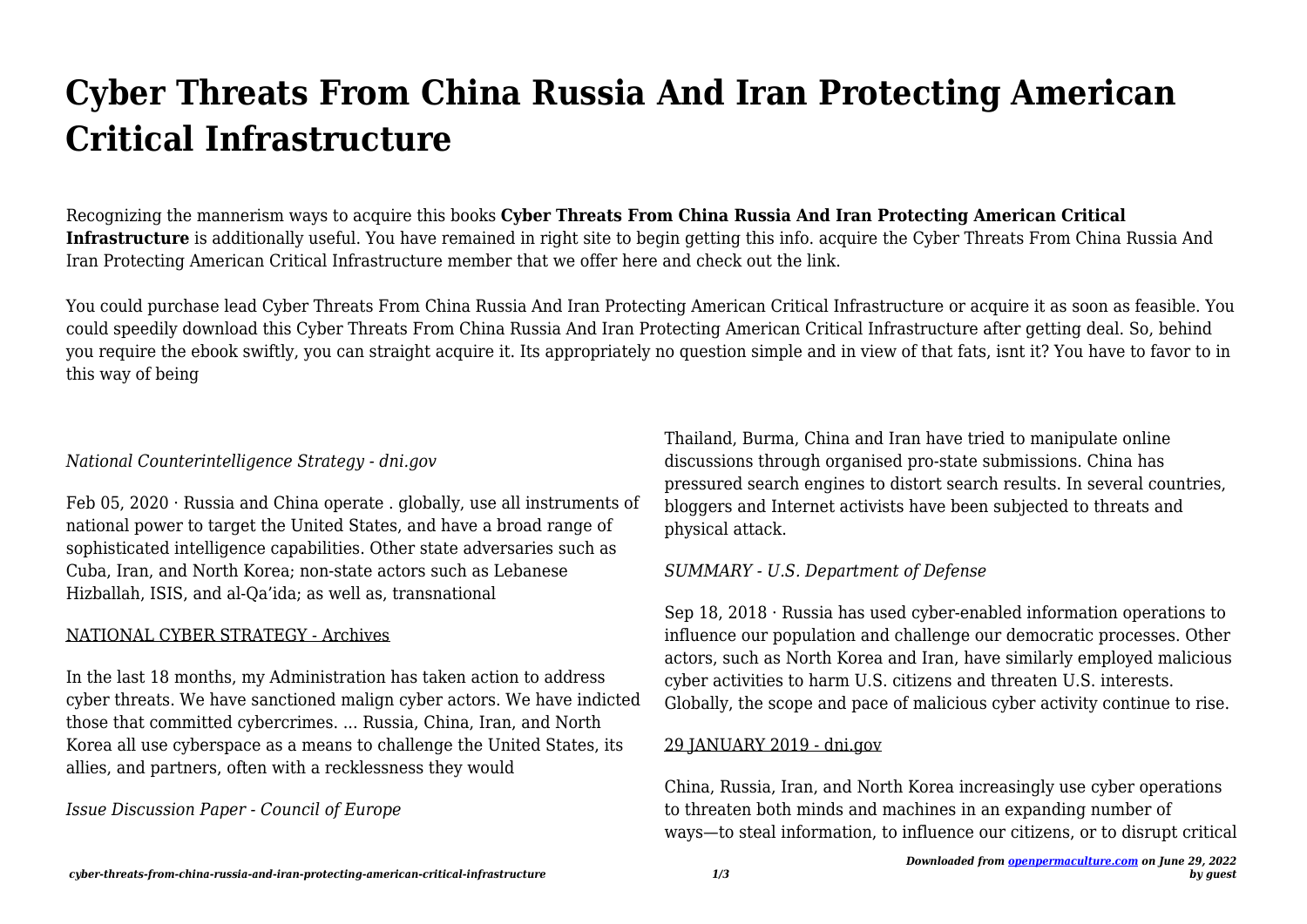infrastructure. At present, China and Russia pose the greatest espionage and cyber attack threats, but we anticipate that

## **The Army Strategy I. Introduction – The Army Strategy …**

Other Threats – Terrorists, trans-national criminal organizations, cyber hackers, and other malicious non-state actors have transformed global affairs with …

# **Homeland Threat Assessment October 2020 - dhs.gov**

While Russia has been a persistent threat by attempting to harm our democratic and election systems, it is clear China and Iran also pose threats in this space. The IC's Election Threat Update from August 2020 and Microsoft's announcement of cyber-attacks from China, Russia, and Iran provide further evidence of this threat and underscore the

# **T COMPETE GLOBALLY MUST BE STRONG AT HOME**

Both Russia and China are increasing their activity in the Arctic. Russia's fielding of advanced, long-range cruise missiles capable of being launched from Russian territory and flying through the northern approaches and seeking to strike targets in the United States and Canada has emerged as the dominant military threat in the Arctic.

# **PROFESSIONAL READING LIST READING LIST**

different ways for new circumstances. The rise of China, Russia's conquest of Crimea and eastern Ukraine, nuclear threats from North Korea and Iran, and the spread of radical Islamist movements all pose threats to global peace and stability. If the United States fails to preserve global stability, it runs the risk of unleashing disorder,

# *NSS BookLayout FIN 121917 - Archives*

China and Russia challenge American power, infl u-ence, and interests,

aˆ empting to erode American security and prosperity. They are determined to make economies less free and less fair, to grow their militaries, and to control information and data to repress their societies and expand their influence. At the same time, the dictatorships of

# **Policies of the Bush Administration - Archives**

three Chapter VII United Nations Security Council resolutions that impose sanctions on Iran and require it to suspend its uranium enrichment and other proliferation-sensitive nuclear activities. Established the Six Party Talks framework in partnership with China, South Korea, Japan, and Russia. Obtained a

# **2022 CHALLENGES TO SECURITY IN SPACE**

Challenges to Security in Space was first published in early 2019 to address the main threats to the array of U.S. space capabilities, and examine space and counterspace strategies and systems pursued primarily by China and Russia and, to a lesser extent, by North Korea and Iran. This second edition builds on that work and

## **Preface - U.S. Department of Defense**

threats to global security. DoD will remain fully ready to deter and, if necessary, respond to nation-state threats stemming from Russia, Iran, and North Korea, and will continue to disrupt violent extremist organizations that pose transnational and regional threats to U.S. forces and to our allies and partners.

# **Table of Contents - U.S. Department of Defense**

Rogue states such as Iran and North Korea similarly threaten international order. The Iranian regime sponsors terrorism and is attempting to disrupt the fledgling democracies in Iraq and Afghanistan. Iran's pursuit of nuclear technology and enrichment capabilities poses a